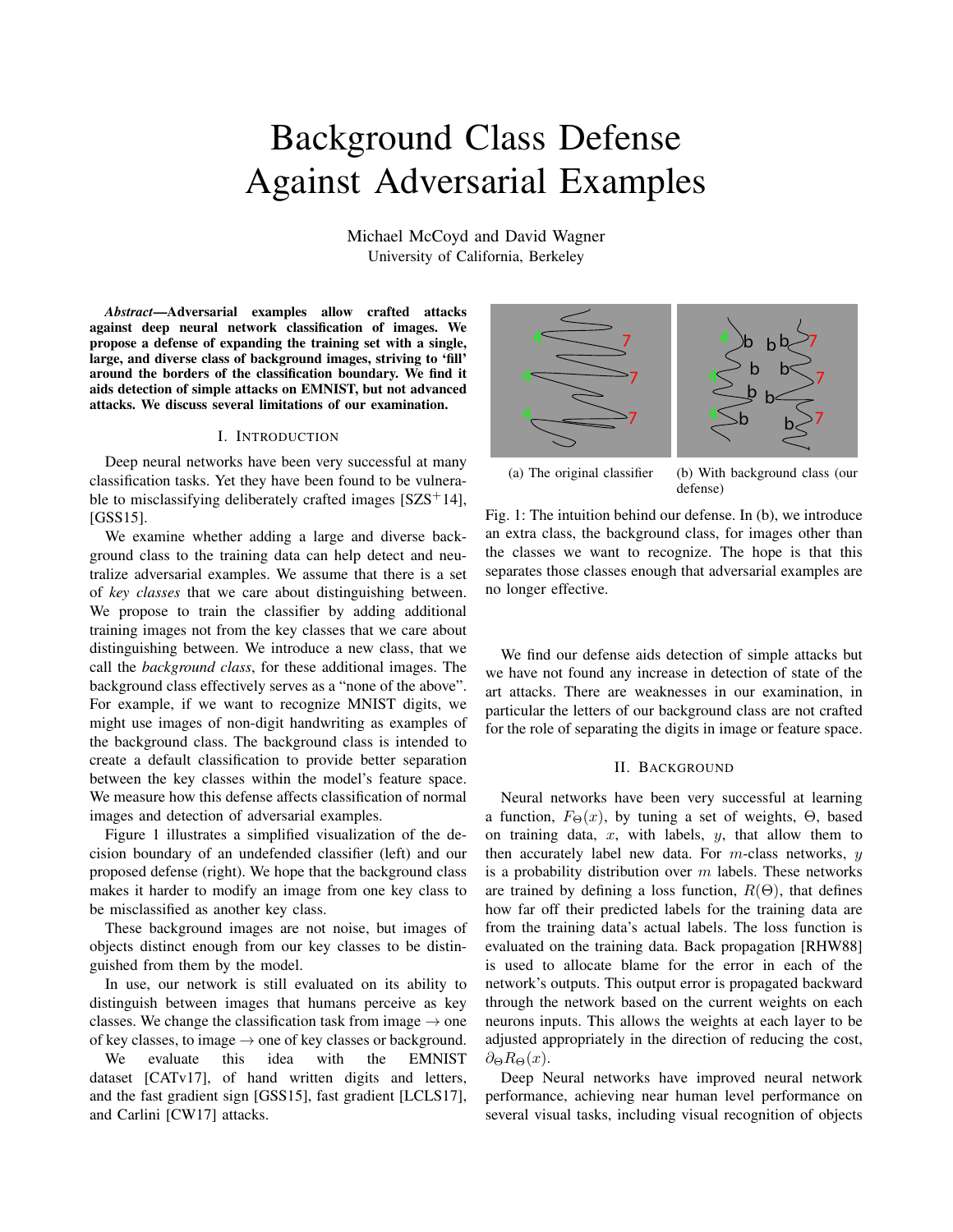$[RDS<sup>+</sup>15]$  and road signs [SSSI11], leading to their increased use.

#### *A. Adversarial Examples*

It has been found that an attacker with knowledge of the model can construct, from any normal image,  $x$ , an adversarial example [SZS<sup>+</sup>14], [GSS15],  $x^*$ , that looks to humans like the normal image's classification but that the model classifies differently from the normal image. In an *untargeted* attack, the attacker might strive for these images to merely be classified by the model differently from how humans would classify them. In a *targeted* attack, they might strive for them to be classified as a specific class. A recent overview of adversarial examples can be found in [CW17].

Two important aspects of adversarial examples are that 1) they are classified by humans and the model differently, and 2) we care about that misclassification for some task. Our defense will exploit the second of these.

Three quantitative metrics are commonly used to measure how much an attack image differs from the original image, the  $L_0$ ,  $L_2$ , and  $L_{\infty}$  distance metrics.  $L_0$  is the number of pixels changed.  $L_2$  is the square root of the sum of the squares of the changes to each pixel.  $L_{\infty}$  is the maximum change made to any pixel.

## *B. Attacks*

The basic approach of finding adversarial examples can be seen as a variation on the normal back propagation training of the model weights. Instead of propagating the error back through the network to ascribe proportional blame to the weights, we ascribe proportional blame to each input pixel. For each pixel we obtain a contributory sign and magnitude for the errors in the output neurons. Attack methods vary in how they use this information. All attack images must be clipped as needed to remain within the range of valid pixel values. There are several attacks; we highlight only a few.

*a) Fast Gradient Sign:* One of the simplest attacks to understand is the fast gradient sign attack [GSS15]. Using back propagation, it finds the gradient of the loss function with respect to the inputs, simplifies that to just the sign of the gradient<sup>1</sup>, and then moves by a factor  $\tau$  in that direction:

$$
x^* \leftarrow x + \tau \operatorname{sgn}(\nabla_x R(F(x))).
$$

*b) Fast Gradient:* The fast gradient attack [LCLS17] normalizes the gradient to have an  $L_2$  norm of one and then moves by a factor  $\tau$  in that direction:

$$
x^* \leftarrow x + \tau \frac{\nabla_x R(F(x))}{\|\nabla_x R(F(x))\|_2}
$$

.

*c) Carlini:* The Carlini attack [CW17] is a strong iterative attack that reduces the set of pixels it uses by repeatedly eliminating the least effective pixels from the set it uses. It produces attack images with very small changes, based on either  $L_0$ ,  $L_2$ , or  $L_{\infty}$  distances.

<sup>1</sup>Normalizing to an  $L_{\infty}$  norm of one.



(a) Original image, classified as a 9.

(b) Attack image, classified as a 7.

Fig. 2: Fast gradient untargeted  $L_2$  attack with  $\tau = 6.79$ .





(a) Original image, classified as a 2.

(b) Attack image, classified as a 3.

Fig. 3: Carlini targeted  $L_2$  attack, adapted from [CW17].

## *C. Defenses*

Several defenses have been proposed but none so far are effective. One of the most natural defenses is adversarial retraining. [GSS15] found that an MNIST network trained with fast gradient sign adversarial examples reduced the success of that attack from 89.4% to 17.9%. [SYN15] retrain based on a gradient step of  $L_1$ ,  $L_2$ , or  $L_{\infty}$ , and see increased robustness to fast gradient sign attacks, while achieving increased accuracy on normal images due to regularization, on MNIST and CIFAR-10 datasets. Yet unpublished work by others find that such defenses are vulnerable to attack. They find that for MNIST, retraining with images generated with the fast gradient sign attack only increases the mean minimal distance of adversarial examples by a factor of two measured using the Carlini  $L_2$  attack.

## III. BACKGROUND CLASS DEFENSE

Without a diverse background class, there are large areas of the feature space that are not represented in the training data. In these unrepresented parts of the feature space, there is little to drive the model toward a smooth decision boundary. Our rationale is that having no classifications besides the ones we care about may also contribute to not having the smoothness we would prefer in the areas around our key classes.

For our work, there are two key aspects to adversarial examples: 1) for humans they are perceptually close to other images that the model classifies differently, 2) we care about that misclassification. We hope to manipulate the model so that when perceptually close images are classified differently, we no longer care as much, as the classification difference is between a key class and the background class instead of between two key classes. Such misclassification as the background class alerts us that we are under attack.

*a) Illustrating Example:* As an example, we might want to distinguish between ships, cars, and frogs, as in figure 4. With normal training, the model learns to separate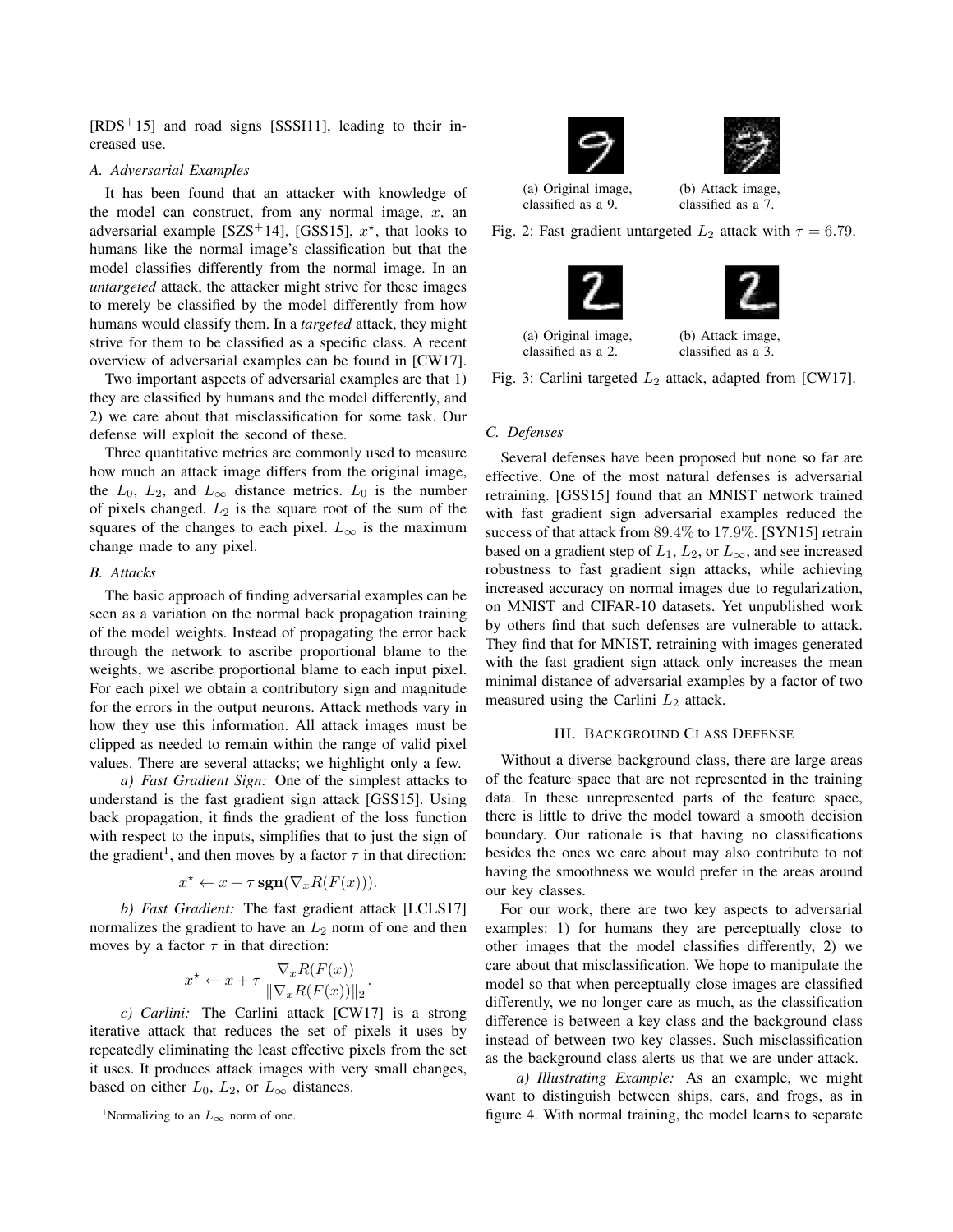the key classes, yet the decision boundary may have a very erratic shape in areas with no training data, and the boundary includes adversarial examples around all the training data points.



(a) Labels: Ship, Car, Frog (b) Labels: Ship, Car, Frog, Background

Fig. 4: Example classification task. (a) with a potentially erratic decision boundary in areas with no data and adversarial examples including  $a_1, a_2, a_3$ , (b) with addition of background class training data.

Our training adds one extra label 'background' for a diverse set of background images added to the training data, e.g.: birds, trucks, planes, cats, dogs, horses, and deer, as in figure 4b. We hope that the model will find it cheapest to learn a decision boundary that connects all these background images as one area, restricting the key class areas to be around their training data. The goal is that around images perceived as key classes by humans, such as  $S_2$ , the decision boundary might still not be smooth, but there would no longer be adversarial examples misclassified as other key classes, but only images misclassified as background, a misclassification we are less concerned about. Such background classifications might serve as a flag of some failure in our input or of an attack.

# IV. DATA

We base our evaluation on the EMNIST dataset, chosen for ease of training. EMNIST [CATv17] expands MNIST to include letters. It contains  $28 \times 28$  grayscale images of handwritten digits and upper and lower case letters, in 62 classes, with 697,932 training images and 116,323 test images. In our EMNIST tests, the digits serve as our key classes and the letters collectively as the background class. We adjust pixels to the range  $[-0.5, 0.5]$ .

EMINST has different versions depending on whether you want digits and/or letters and whether you want the classes to be balanced. The Balanced set has digits and letters with balanced class sizes. The By Merge set is roughly balanced within the digits but very unbalanced within the letters; it is however larger. Both of these datasets have 47 classes as they merge several letters whose lower/upper appearances are similar, the 15 letters 'cijklmopsuvwxyz'.

#### *A. Confusing Letters*

As a source of background images, letters have a problem: some look to humans like digits. We are trying to use the background class to fill in the part of the input/feature space that is away from the key classes and thus normally unrepresented. Yet pairs such as 0/O and 1/l look alike. Using such letters in our background class brings the edges of the background class closer to our key classes than we may need for our defense.

As a data preparation step, we pick letters for our background class that are very distinct from digits. We measure digit/letter confusion by creating a confusion matrix using the original digit and letter labels. For each letter we measure how often it is classified as any letter or 'misclassified' as any digit. We keep for our background class the 22 letters, 'TtUdEPfFXHCnhAKMVWeRrN', that are classified as letters  $98 - 100\%$  of the time, an arbitrary cutoff. We remove from the dataset the remaining 15 letters, 'OLqIgZSYGbDBJaQ', that are classified as letters only 69−97% of the time. To measure this we use 10-fold cross validation repeated four times on the Balanced set trained for 20 epochs. We used the Balanced set for these tests because the larger By Merge set caused memory issues.

#### *B. Digits + Background Dataset*

We train our defense with the By Merge dataset, the largest EMNIST dataset, stripped of the confusing letters found above. All letters are merged into a single background class, so the classifier classifies every image into one of 11 classes (0-9, or background). This gives us a dataset for the train/validation splits with class counts of between 31,280 and 38,304 for 0-9 and a class count of 212,657 for the background class, with a count of 2,535 for the least frequent letter and 24,657 for the most, summarized in table I.

TABLE I: Data sizes

| Baseline classifier (no background class): |                                    |  |  |  |
|--------------------------------------------|------------------------------------|--|--|--|
|                                            | Train: $310,912$ digits            |  |  |  |
| Test:                                      | 34,432 digits                      |  |  |  |
| With background class defense:             |                                    |  |  |  |
| Train:                                     | $310,912$ digits + 191,360 letters |  |  |  |
| Test:                                      | 34,432 digits                      |  |  |  |

We found that using more of the confusing letters during training increases detection of attack, yet decreases accuracy when not under attack. In the extreme it must learn that zero and the letter 'O' belong to different classes. We do not have enough results on that tradeoff to report more fully.

## V. STANDARD MODEL AND TRAINING

Our EMNIST model is very simple. It is the example MNIST model of the Keras framework with dropout replaced by batch normalization, described in table II. A ReLU activation function was used for the convolutional and first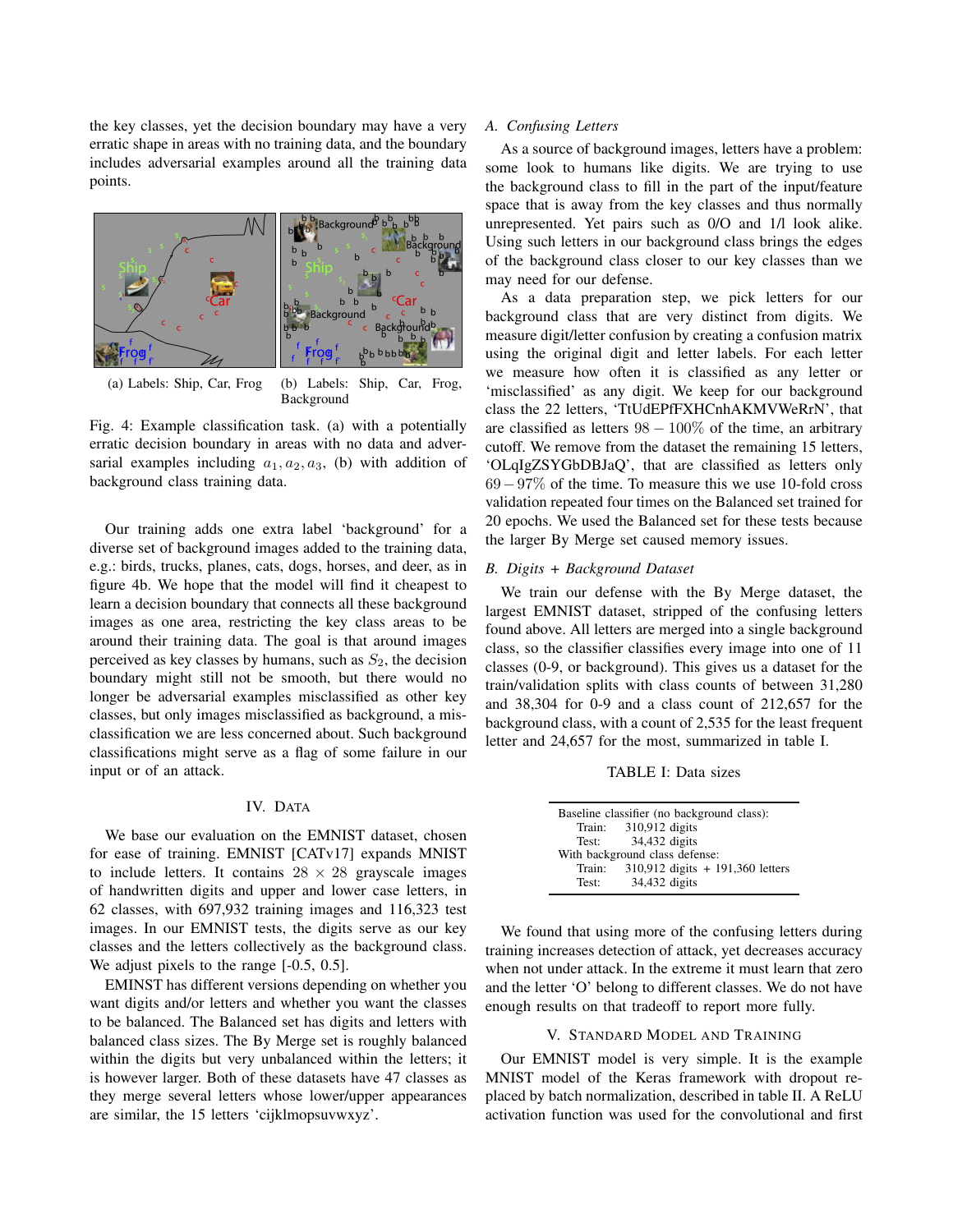fully connected layers. Logits are produced by the final layer. We did not do any tuning of model parameters. We simply picked common values for kernel, stride, and layer outputs.

TABLE II: EMNIST model's architecture

| Layer  | Kernel       | Outputs | Activation       |
|--------|--------------|---------|------------------|
| Conv   | $3 \times 3$ | 32      | BatchNorm + ReLU |
| Conv   | $3 \times 3$ | 64      | BatchNorm + ReLU |
| MaxOut | $2 \times 2$ | 64      |                  |
| Dense  |              | 128     | BatchNorm + ReLU |
| Dense  |              | 11      | <b>BatchNorm</b> |

Training was done with the Ada Delta optimizer[Zei12] with a cross entropy loss function and batch size of 128.

*a) Results Before Attack:* To measure the cost of the defense, we examine the model's classification rates for normal images when trained on the data sets, before examining changes to the robustness to adversarial examples. Training and testing were done with 10 random 90:10 splits of the train dataset for 10 epochs each.

The accuracy is shown in table III. We obtain  $99.6\%$ accuracy when trained on digits, and 99.1% when trained on digits and letters. These results are not state of the art for MNIST, but those trained with the background class are still near the range of performance for which we turn to deep models for.

TABLE III: Classification accuracy for normal images (not under attack)

| Dataset                               | Mean Accuracy $(\% )$     |                         |                 |  |
|---------------------------------------|---------------------------|-------------------------|-----------------|--|
|                                       | Correct                   | Other                   | Background      |  |
| Digits<br>Digits+Background<br>Change | 99.62<br>99.11<br>$-0.51$ | 0.38<br>0.41<br>$+0.03$ | 0.48<br>$+0.48$ |  |

## VI. ATTACK RESULTS

We use three attacks from the literature in our evaluation, two weak attacks and one strong. Fast gradient sign has been used in the past to evaluate defenses, though it is now considered a weak attack. Fast gradient is an  $L_2$  version of fast gradient sign. The Carlini attack is a strong  $L_2$  attack that has defeated several proposed defenses in the literature.

Table IV summarizes the difference that addition of our background class has on these attacks. In each case the attack has full access to the trained model under attack, and uses images from the EMNIST dataset. We do not see an increase in security against the Carlini attack. We discuss these attacks below.

TABLE IV: Attack Success Rates

|                       | Attack        |               |            |
|-----------------------|---------------|---------------|------------|
| <b>Dataset</b>        | FGS           | FG            | Carlini    |
| No background         | 92%           | 94%           | 100%       |
| Background<br>Change: | 68%<br>$-24%$ | 56%<br>$-38%$ | 100%<br>0% |

## *A. Weak Attacks*

As an initial test of our defense, we use fast gradient sign and fast gradient, with epsilons of 0.25 and 6.79 respectively. Fast gradient with  $\epsilon = 6.79$  produces an  $L_2$  difference similar to fast gradient sign with  $\epsilon = 0.25$ . As before, training and attack were done with 10 random 90:10 splits of the train dataset for 10 epochs each.

Table V reports details of whether each attack image is classified with its correct original classification, some other key classification, or the background classification. Fast gradient sign shows a reduction in attack success from 92% to 68% when the background class is used; the attack is detected 29% of the time when we use the background class. Fast gradient shows a reduction in attack success from  $94\%$  to  $56\%$  when the background class is used; the attack is detected 43% of the time when we use the background class. These are significant reductions in attack success.

#### *B. Strong Attack*

One of the strongest current attacks is the targeted Carlini attack. We evaluate our defense against it, training and testing on a smaller version of the EMNIST dataset, the balanced dataset instead of the by merge dataset.

Our results show no increase in detection of the Carlini attack. The Carlini  $L_2$  attack succeeds 100% of the time for both a dataset of digits and a dataset of digits plus background.

Because we have not found an increase in detection of strong attacks, we have not used the testing portion of the EMNIST dataset to produce our results.

## VII. LIMITATIONS

We have not found the approach to work, but have not pushed hard at it. These are some possible changes.

#### *A. Strain the model's capacity*

In adding a large background class, when does the model architecture have to change to preserve accuracy on key classes? We did not change the model architecture for our work, other than switching it to use batch normalization in an effort to avoid having to tune hyper parameters to maintain normal image accuracy. Yet a key hypothesis in our work is that adding the background class will force the model to learn a default classification of background for the area between the key classes. We hoped this would be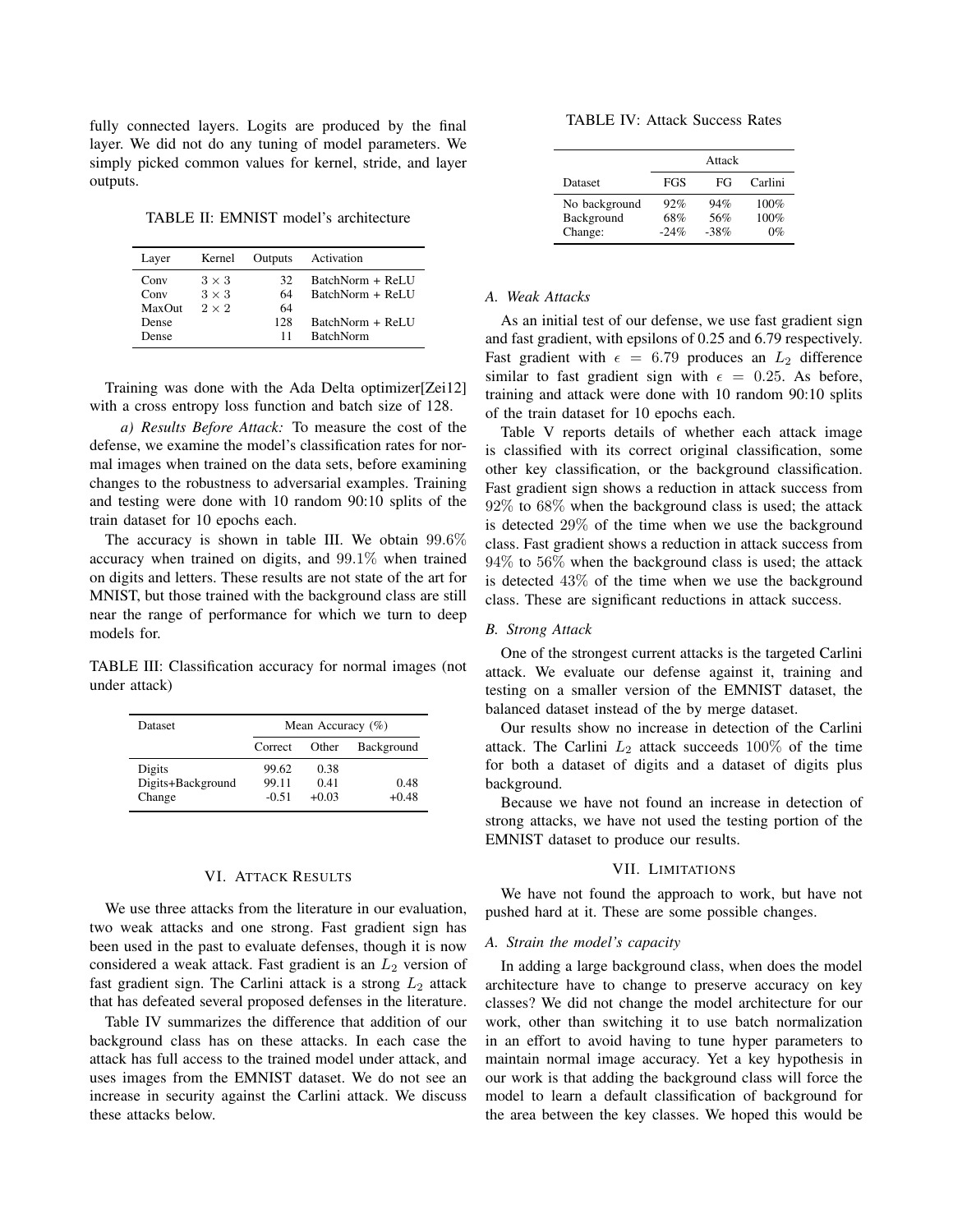| <b>Attack and Dataset</b> | Mean Classification % |          |            | <b>Standard Deviation</b> |       |            |
|---------------------------|-----------------------|----------|------------|---------------------------|-------|------------|
|                           | Correct               | Other    | Background | Correct                   | Other | Background |
| <b>Fast Gradient Sign</b> |                       |          |            |                           |       |            |
| Digits                    | 8.26                  | 91.74    |            | 1.92                      | 1.92  |            |
| Digits+Background         | 2.26                  | 68.39    | 29.35      | 0.99                      | 12.50 | 13.22      |
| Change                    | $-6.00$               | $-23.35$ | $+29.35$   |                           |       |            |
| <b>Fast Gradient</b>      |                       |          |            |                           |       |            |
| Digits                    | 5.91                  | 94.09    |            | 1.42                      | 1.42  |            |
| Digits+Background         | 1.21                  | 55.99    | 42.80      | 0.80                      | 6.82  | 7.11       |
| Change                    | $-4.70$               | $-38.10$ | $+42.80$   |                           |       |            |

TABLE V: Classification rates for adversarial images (weak attacks)

the cheapest thing to learn and that the model could not afford to learn anything more complex. Yet we have not pushed at keeping the capacity of the model under pressure. How do the results change if we remove capacity from the network until the point when we can no longer maintain normal image accuracy?

## *B. Background images close to and between key classes*

We used letters as background images for simplicity. Yet, with random locations, there is little guarantee that they fill the crucial space between our key classes. If the idea behind our approach is a good one, ideally we would like to sprinkle background images throughout the non-key parts of the space. And especially all along the border of each key class, but a bit separated from it so as to not degrade performance on images within the key class, such as figure 1.

One approximation of the around/between and close part would be to use various morphing algorithms to change images from one key class into images of another key class. Use a human to judge when the image stops being the first class and when it starts being the second class. Test that this method does not cause your image paths to cross over any other key classes along the way. Hopefully you find a pattern for these change points, such as 30% and 70% along the way, and use those points, or just 50%, as a new background image. As you fill in the space, classification of new ones as background images might reliably allow you to avoid creating auto generated background images that were actually key class images. A complication is that each key class may have several separate areas in the feature space.

A possible experiment to test this would be to pick a small subset, or one, of our key classes and use this to sprinkle the area surrounding those classes with close background images. Then evaluate whether attacks involving this subset were more difficult than attacks involving only other key classes.

Such artificial construction of background images is almost certainly required for image spaces with higher dimensionality or with far more classes, though at some point this may cause the background images to no longer appear normal, being just a synthetic morph between two points in the image space.

#### *C. Use more background images*

We could expand the types of images used for the background class or use standard data augmentation techniques. For our background images we stayed within the same domain that our model had to learn, simple things that were hand written. This was deliberate in an attempt to not change too much what the network needed to learn but instead to just add a new large class. Staying within that domain, letters could be chopped into subareas and rearranged to form random 'characters' that were not digits. This would add extra sharp edges that are not otherwise present in our data. Using random images – trees, cars, faces – would expand the data set even more. Also the more complex domains, represented by such datasets as CIFAR, GTSRB, and ImageNet, likely do not have a simple and similar domain from which to draw such images, so use of more random background images would be necessary for our method in harder image domains.

## VIII. RELATED WORK

Bendale and Boult [BB16] examine detecting images from the part of the image space not trained on, which they call the open set. They examine open set and fooling images, detecting and rejecting images that look to humans like an unknown class. They do not examine adversarial images. Their open set is essentially the same as our background class. However, a crucial difference is that they do not use open set images in training, while we train with images from the background class to try to avoid adversarial examples.

Melis et. al propose a similar defense, where the classifier has the option to reject an image as not belonging to any of the trained classes [MDB<sup>+</sup>17]. During training, the classifier learns a region for each class that encompasses most or all of the examples of that class in the training set. At test time, the classifier rejects the image if it does not fall into any of these regions. Thus, their defense can be considered another open-set scheme. Like Bendale and Boult, they train only on